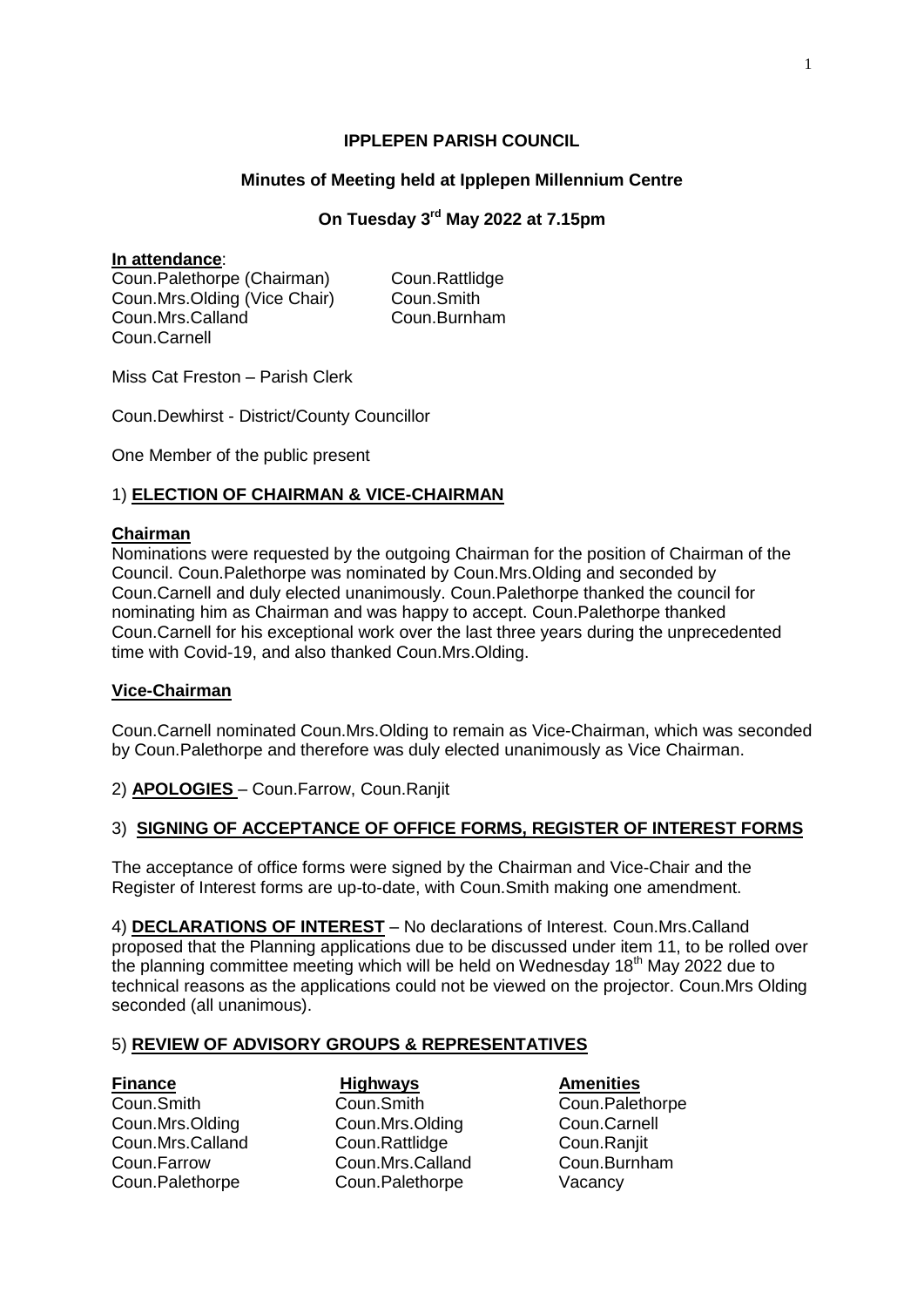## **Plans Committee**

All Councillors are members of this Committee with the following as named **Advisors:** Coun.Calland Coun.Carnell Coun.Mrs.Olding Coun.Farrow Coun.Rattlidge Coun.Smith Coun.Palethorpe

# **Millennium Centre Management Committee Community Fund**

Coun.Farrow Coun.Farrow Coun.Mrs.Olding Coun.Mrs.Olding Parish Clerk

## **Emergency Team Neighbourhood Plan**

Cat Freston & Fay Olding – Co-Ordinators Coun.Rattlidge Coun.Carnell Coun.Carnell Coun.Palethorpe

# **REPRESENTATIVES:**

Village Hall **Coun.Mrs.Calland** Stoneycombe Liaison Group Coun.Smith TALC Coun.Carnell/Coun.Rattlidge Parish Magazine Articles Coun.Mrs.Olding Councillor Advocate Scheme Coun.Rattlidge

# 6) **REVIEW CODE OF CONDUCT, STANDING ORDERS & FINANCE REGULATIONS**

The Code of Conduct and Standing Orders were reviewed and agreed (unanimously) and signed by Coun.Palethorpe. The clerk asked if the Chair of Finance could be agreed, Coun.Smith nominated Coun.Mrs.Olding, which was seconded by Coun.Rattlidge. Coun.Smith proposed that a laptop is purchased for the clerk to type the minutes on at meeting, seconded by Coun.Mrs.Calland (all unanimous). **Action –** The clerk to speak to Coun.Farrow.

# 7) **MINUTES OF THE LAST MEETING**

Minutes of the meeting held on Tuesday  $5<sup>th</sup>$  April 2022, were approved and signed by the Chairman.

## 8) **PUBLIC QUESTION TIME** – No comments.

## 9) **CORRESPONDENCE AND OUTSIDE BODIES** – Parish Clerk

a) An email has been received from Ipplepen Carnival Club asking for permission to use the recreation ground on 8<sup>th</sup> July 2022 from 16.00 to 21.00to host the Common Players who are an open air theatre group. There will be staging and a tuck shop.

It was agreed unanimously as long as Risk Assessments are provided.

b) An email has been received from a parishioner asking if a bench could be placed on the south facing corner of Clampitt Road and Croft Road. The Councillors felt that it wasn't an appropriate location for a bench. **Action –** The clerk to inform the parishioner.

c) An email has been received from PCL Planning asking for an update on the

Neighbourhood Plan and also asking to arrange a meeting with Councillors. It was agreed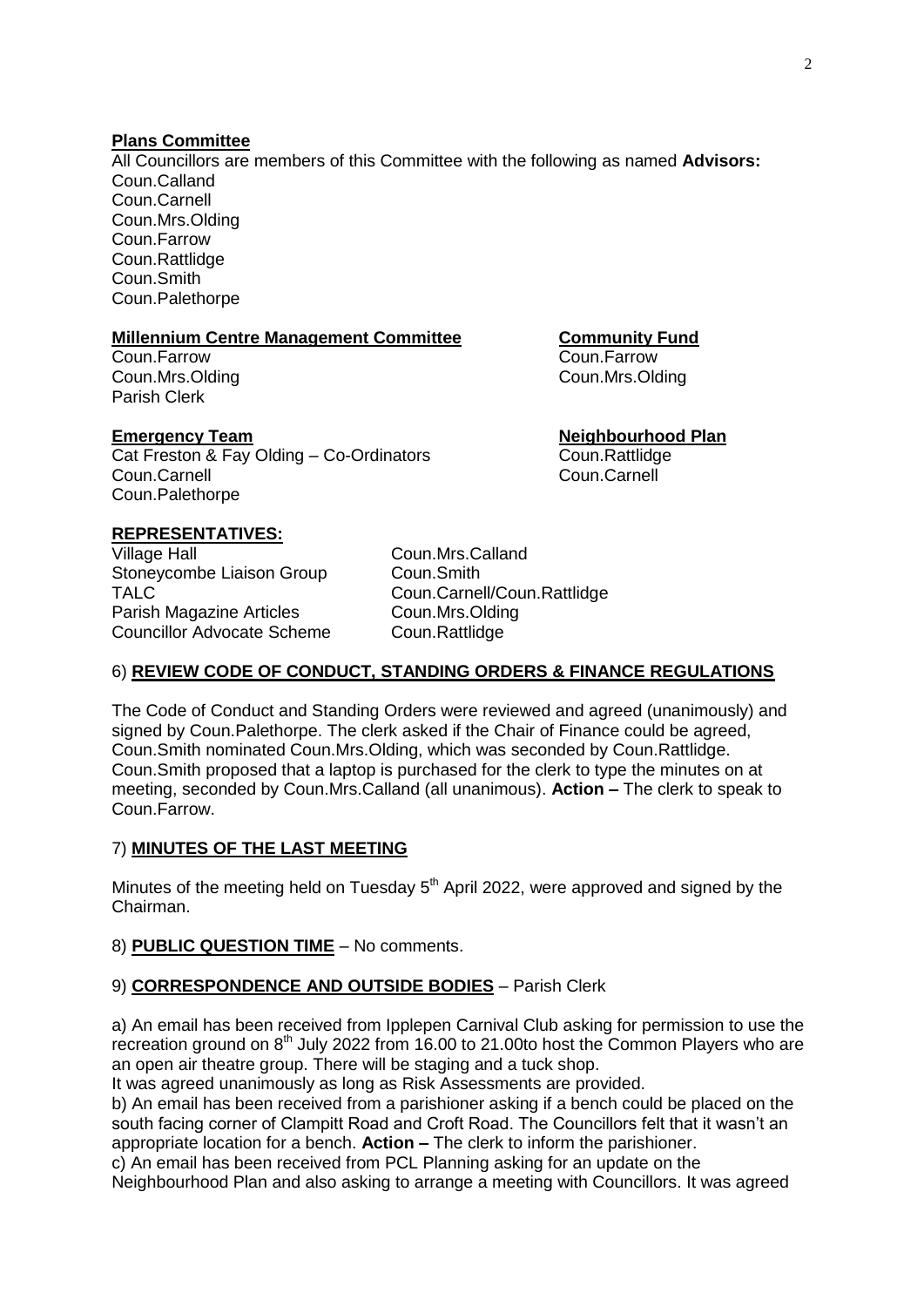unanimously to hold off having any meeting until the Neighbourhood Plan has finished and is in place.

d) As discussed at the Parish Council meeting in April about purchasing a Queen's Jubilee bench. The clerk has queried the delivery charge of £400.00 with the company and could not get it reduced. Coun.Rattlidge proposed that the council purchase the bench, seconded by Coun.Mrs.Calland,(6 for, 1 against) It was referred to Amenities Committee to discuss at their meeting on Tuesday  $10<sup>th</sup>$  May 2022 on how the bench is collected/delivered.

# **Outside Bodies:** - Nothing to report.

# 10) **DISTRICT & COUNTY COUNCILLOR'S REPORT** – Coun.Dewhirst

# **County Report**

The data shows that hospitalisations of people who have coronavirus has fallen in recent weeks. However, approximately one in every 12 residents in Devon currently have coronavirus, and the number of deaths of people with coronavirus is rising, which is a stark reminder that coronavirus is still with us.

If you have symptoms of coronavirus or any infectious illness, e.g. a cough or high temperature, vomiting or diarrhoea, or if you have tested positive for coronavirus, please stay at home if you can and avoid seeing others until you are feeling better.

Face coverings are still required in health settings, such as GP surgeries and hospitals. Please continue to wear face coverings when in indoor public spaces with people you don't live with. That includes public transport, hospitality and retail settings.

Devon encourages people to use their current stock of lateral flow tests to greatest effect, such as testing before visiting older or vulnerable friend and relatives, or before going to your

GP practice or to visit someone in hospital. If you test positive, stay at home for five days or until your symptoms have gone.

Simple hand hygiene is also still important, not just to protect from coronavirus, but also for fighting other infectious illnesses.

Parents and carers are being reminded about scarlet fever and chickenpox, following a rise in cases across the country.

Scarlet fever is a mild illness, but highly infectious. Symptoms include a sore throat, headache and fever, with a fine, pinkish or red body rash with a sandpapery feel. It's important to contact your local GP or NHS 111 if you suspect scarlet fever as early treatment with antibiotics is vital. Anyone diagnosed with scarlet fever should stay at home for at least 24 hours after the start of antibiotic treatment.

Chickenpox is also highly infectious, and has a characteristic rash, with vesicles on the face, spreading down the body to arms and legs. Generally, a mild illness, it can be more severe in pregnant women and immunosuppressed individuals. People with chickenpox should remain at home until they are better and the rash has gone.

A new website now hosts the latest guidance and information for Ukrainian refugees as it becomes available<https://www.devon.gov.uk/supporting-ukraine/> .

The councils' support of Ukraine follows their previous commitment, alongside health and voluntary sector partners and local communities, to help Syrian families and those fleeing conflict in Afghanistan.

The county council is receiving the latest information from the government on the sponsors who have registered, and DBS checks on the sponsor families are being carried out.

Devon's district authorities are using a common approach to assess each sponsor's accommodation, which will help better assess any potential safeguarding risks. Teignbridge have been made aware of 30 families on the first tranche who wish to provide

accommodation and all bar one has been checked. A second list of 26 properties is nearly complete and since last Wednesday a further 13 properties have been added to the list – 69 properties in total.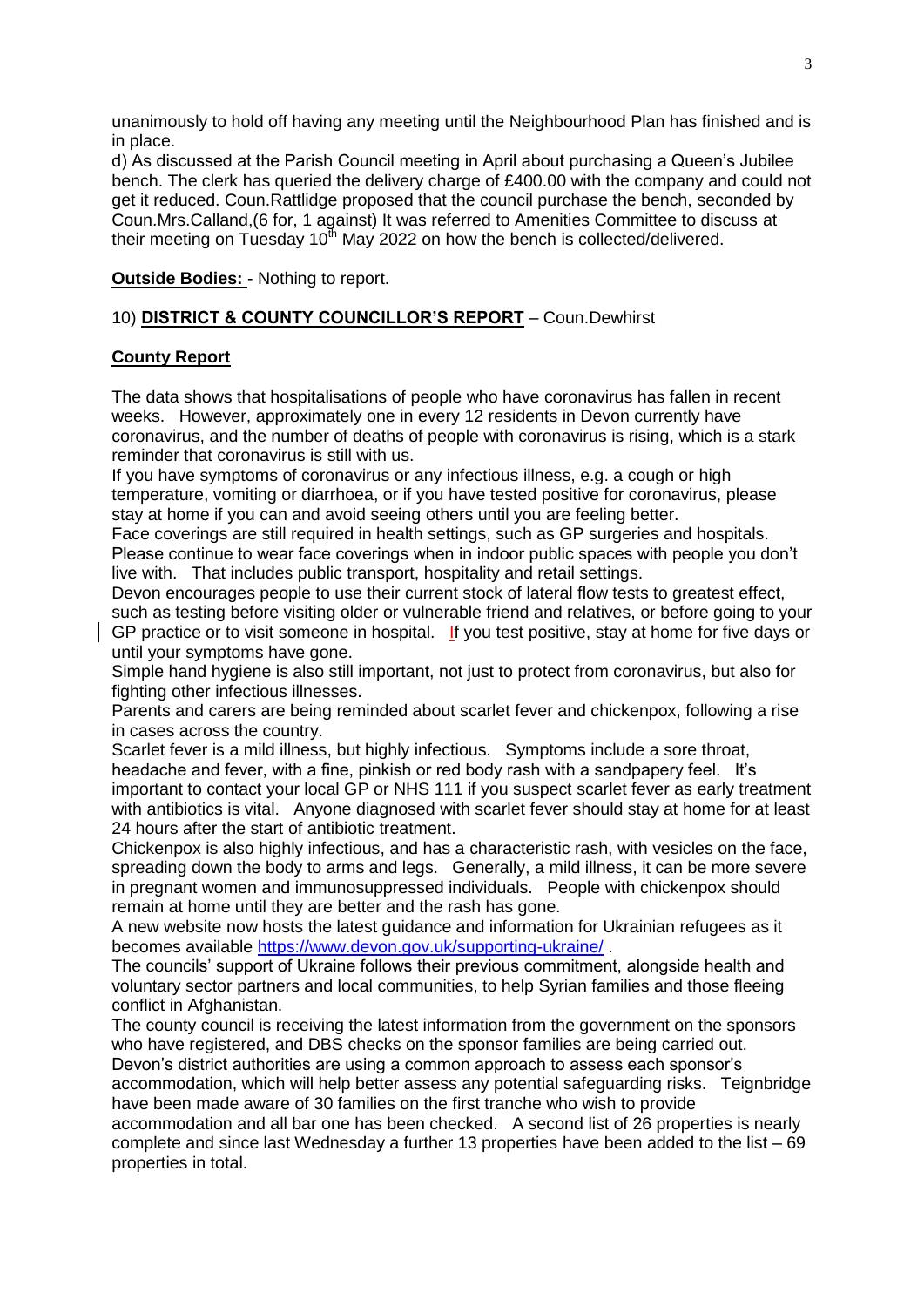More children in care face growing up without their brothers or sisters unless more foster carers who are able to care for siblings can be found. There is a national shortage of foster carers who are able to look after more than one child.

Nationally there could be as many as 2,000 children who are growing up in foster care without the support of a brother or sister. There are currently four sibling groups in the care of Fostering Devon looking for foster homes where they can live together.

Some people may feel that they would be unable to care for siblings because they do not have two bedrooms, however, some young siblings do share bedrooms, so please don't let that put you off. Fostering Devon is appealing for people who would be willing to look after more than child, to come forward.

Finally, an eight week consultation on the Future High Street Fund scheme to make Queen Street a more attractive, safe and healthy place for visitors and businesses has started and runs until 24<sup>th</sup> June.

The consultation, run by Devon County Council in partnership with Teignbridge, is seeking the views of local people on changes designed to overcome the fact that Queen Street pavements are too narrow in places for large numbers of pedestrians and side roads can be difficult to cross.

The proposals being put forward for consultation to tackle these issues will be summarised on the Devon County Council web page

[https://www.devon.gov.uk/haveyoursay/consultations/queen-street-newton-abbot](https://www.devon.gov.uk/haveyoursay/consultations/queen-street-newton-abbot-pedestrian-enhancements/)[pedestrian-enhancements/](https://www.devon.gov.uk/haveyoursay/consultations/queen-street-newton-abbot-pedestrian-enhancements/)

As part of the consultation Devon will place advertisements in the MDA, produce business update and public consultation leaflets and there will be separate feedback questionnaires for businesses and the public. A public display will also be available in the Library. Online webinars will take place at 6pm on Tuesday 17<sup>th</sup> May for residents and shoppers, and 6pm on Wednesday 18th May for business owners or representatives. A virtual 'drop-in' event from 6pm-8pm on Tuesday  $24<sup>th</sup>$  May will also be run and where members of the project team from both councils will be available to answer questions or to receive feedback first hand.

# **District Report**

Payment of the Government's Council Tax energy rebate to Teignbridge residents who pay their council tax by direct debit is now underway. Payments are being made in batches so residents should not be concerned if they pay their council tax by direct debit and do not receive their payment instantly.

Payments to all residents who have a successful collection of either their  $1<sup>st</sup>$  April,  $15<sup>th</sup>$  April, 1<sup>st</sup> May or 15<sup>th</sup> May direct debit instalment in the coming weeks and by the end of May. Payment will appear on residents' bank account statement as 'TDC CRED ENERGY REBATE'.

The council asks residents who do not receive payment not to divert the team from processing these by calling the council but to be patient - they are processing the payments as quickly as they can.

For those who don't pay their council tax by direct debit an application process is being created to enable payment of the £150 and they will write to eligible households when it is in place. More information is on the website.

Newton Abbot Leisure Centre achieved a key milestone last week after two air source heat pumps were craned into position next to the pool building. Further progress was also made with the installation of 279 solar panels on the Centre roof.

At Broadmeadow Sports Centre in Teignmouth, most of the planned work has been completed with a new roof, solar PV and battery energy storage systems installed. The solar PV system has already generated about 8,000 kWh since its installation, saving the Centre about £1,300 in electricity costs.

The air source heat pump system at Teignmouth's Lido is largely complete and awaits final connections to the new incoming power supply to enable commissioning. The next steps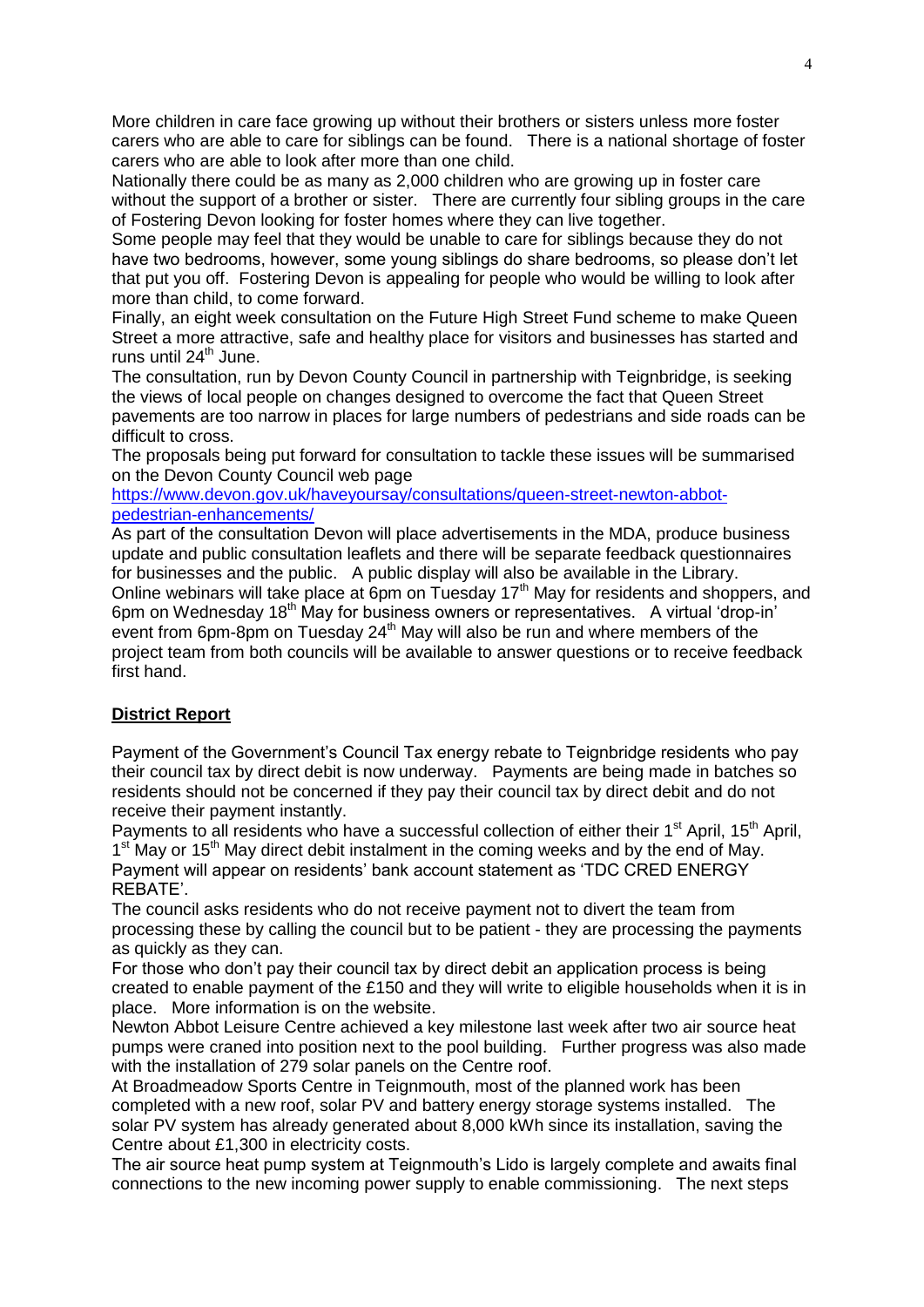involve installing the solar pergola next to the pool, installing the battery energy storage system, making final connections to the new incoming power supply and carrying out preseason site preparations.

George Barnicott and Amanda Smith have resigned from the Council's Standards Board, as the Council's Independent Persons. Amanda Smith said "there are a few elected council representatives who sadly have motives and morals that do not align in my opinion to that of Teignbridge Council. They have total disregard to the standards that are in place continuing to behave in manners which quite frankly would result in immediate dismissal if they were working in commerce/industry." George Barnicott said "for the past six years I have witnessed confrontation, aggressive behaviour, and bullying gradually get to an unacceptable level towards Officers and fellow Councillors by her minority. I feel powerless to help any further.

The Council has begun a recruitment process to fill these important roles in the Council.

Alistair Dewhirst - [alistair.dewhirst@devon.gov.uk](mailto:alistair.dewhirst@devon.gov.uk)

# 11) **PLANNING** – Coun.MrsCalland on behalf of Coun.Farrow

The Minutes of the Plans Meeting held on 20<sup>th</sup> April 2022 were approved and taken as read.

## **To consider the following planning applications:**

**APPEAL 22/00011/REF –** Appeal against the refusal of 21/01566/FUL: Retention of residential mobile home at Battleford, Red Post.

**Comment:** Coun.Mrs.Calland proposed that we have no further comments. Seconded by Coun.Mrs.Olding (All unanimous).

# 12) **AMENITIES** - Coun.Palethorpe

The Minutes of the Amenities meeting held on  $12<sup>th</sup>$  April 2022, were approved and taken as read.

## Tremlett Road Play Area

Outdoor Play are going to install the new swing in Tremlett Grove the week of the 9th May.

## Benches

The memorial plaque on the Beech Tree Lane bench has now been fitted and the family has been informed.

## Clampitt Road

Both of the toilet seats in Ladies in Clampitt Road had been damaged and have been replaced. The toilet seat in the gents has also been replaced. One seat in the gents at the Recreation Ground has had the lid broken off, so it will be necessary to purchase some more seats. I suggest we get 5 which will cost approximately £125 so we can replace the ones required at the present time and have some in stock.

## Recreation Ground

The CCTV signs at the Recreation Ground have been pulled off a couple of times so we have now screwed a Perspex cover over them to see if it prevents it happening in the future. At 20.43 hrs on Saturday 16th April 2022 it was reported that someone was kicking the doors of the Recreation Ground toilets seeking to gain entry. CCTV images of the offender have been sent to the Police, who were very helpful and have now passed the images to the local policing team.

The old 'Covid' signs and others now obsolete signs have been removed from the external of the Recreation Ground toilet block. The internal ones have left mainly as a reminder that hygiene remains the order of the day.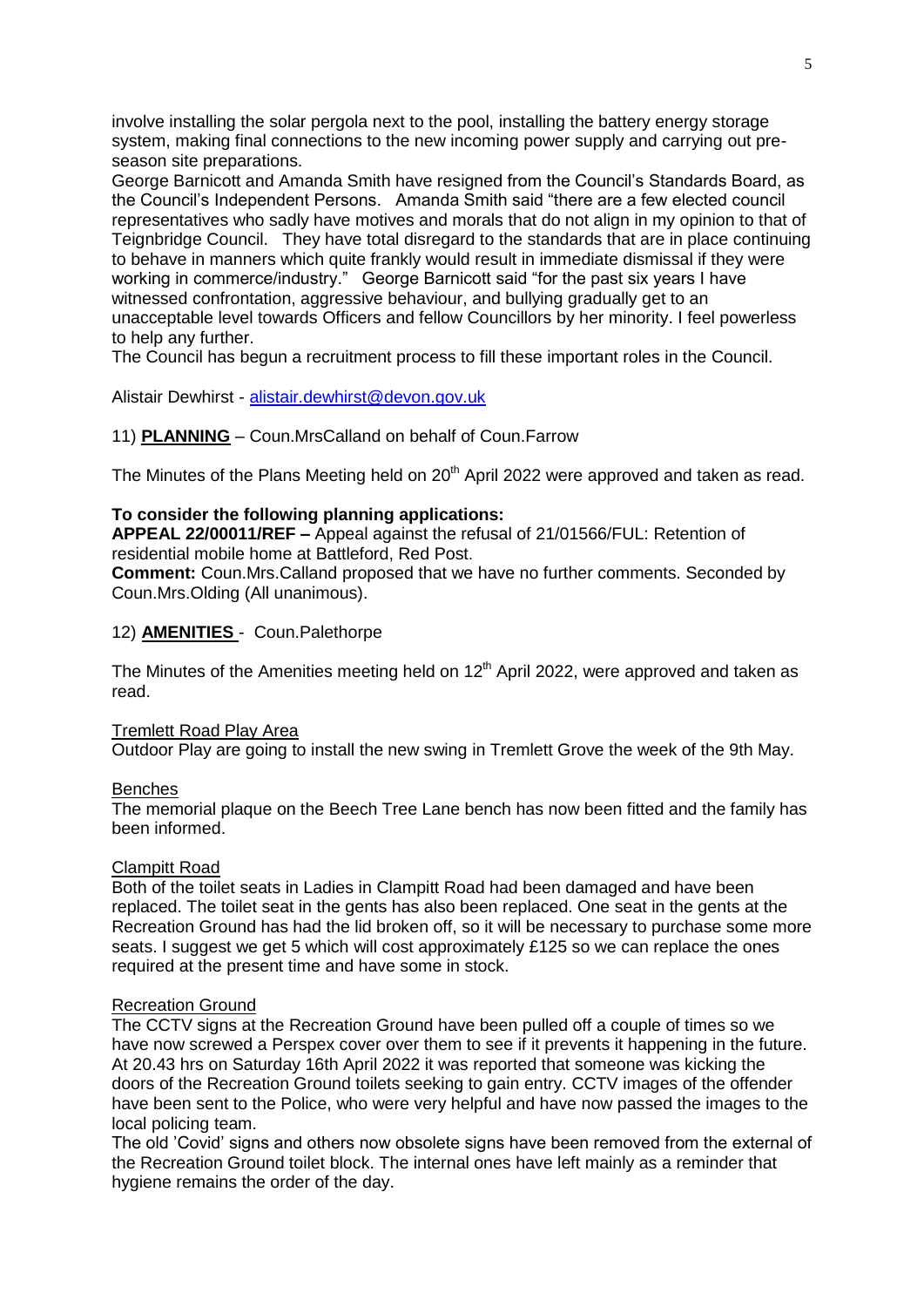Our Grounds Maintenance contractor has cut the Recreation Ground and Overflow Car Park in preparation for the Jubilee Celebrations, a further cut will be done towards the end of May.

#### Jubilee

In preparation for the Jubilee all of the locks on the gates, water taps etc have been lubricated and tested so there should be no (or at least little) problems on the day. Water is available at the Recreation Ground Tap.

#### Foredown Road Bus Shelter

The Bus Shelter damage has been reported to the company who we believe is responsible has been investigated by their insurance agents who have informed the Council that they have accepted liability for the accident. The bus shelter has been removed and the cost will be added to any future claim. A replacement cantilever bus shelter will be installed in due course. Our thanks to Mr John Stokes for his assistance and patience whilst the damaged shelter was removed from his property.

#### Allotments

An inspection has been carried out, we have three allotments available for allocation off the waiting list.

## Typhoon repairs

We have been in contact with the company who fitted the ropes to the typhoon and are waiting for their installation team to carry out an inspection and provide us with a way forward in replacing the damaged/worn ropes and assurances that any replacements will be fit for purpose.

Coun.Palethorpe has been contacted by the Ipplepen Brown Owl who have been offered some trees for the Platinum Jubilee. It was suggested that these could be planted on the strip of land outside The Glebe or along the A381. **Action –** Coun.Palethorpe to contact and arrange the location.

## 13) **FINANCE & PERSONNEL** – Coun.Mrs.Olding

| <b>Balance No.</b>                                |             | £ 32,623.27 |
|---------------------------------------------------|-------------|-------------|
| MCMC - Reimbursement for electricity              | £           | 29.88       |
| Mill Centre – Rent                                |             | E<br>55.00  |
| TDC - Precept Payment for first half of 2022/2023 |             | £ 31,714.95 |
| Allotment Tenants - Rent                          | £           | 30.00       |
| TDC - CIL Payment                                 | £           | 1,327.66    |
| TDC - Tidy Up Grant                               | £           | 1,320.80    |
| Football Club - Rent                              |             | E<br>150.00 |
| Western Power - Wayleave                          | £           | 2.90        |
| <b>Balance</b>                                    | £           | 67,254.46   |
| <b>Invoices Received and Approved:</b>            |             | £ 2,867.77  |
| <b>Balance</b>                                    |             | £ 64,386.69 |
| <b>Reserve Account Balance</b>                    | £146,040.54 |             |
| <b>Items to discuss:</b>                          |             | £210,427.23 |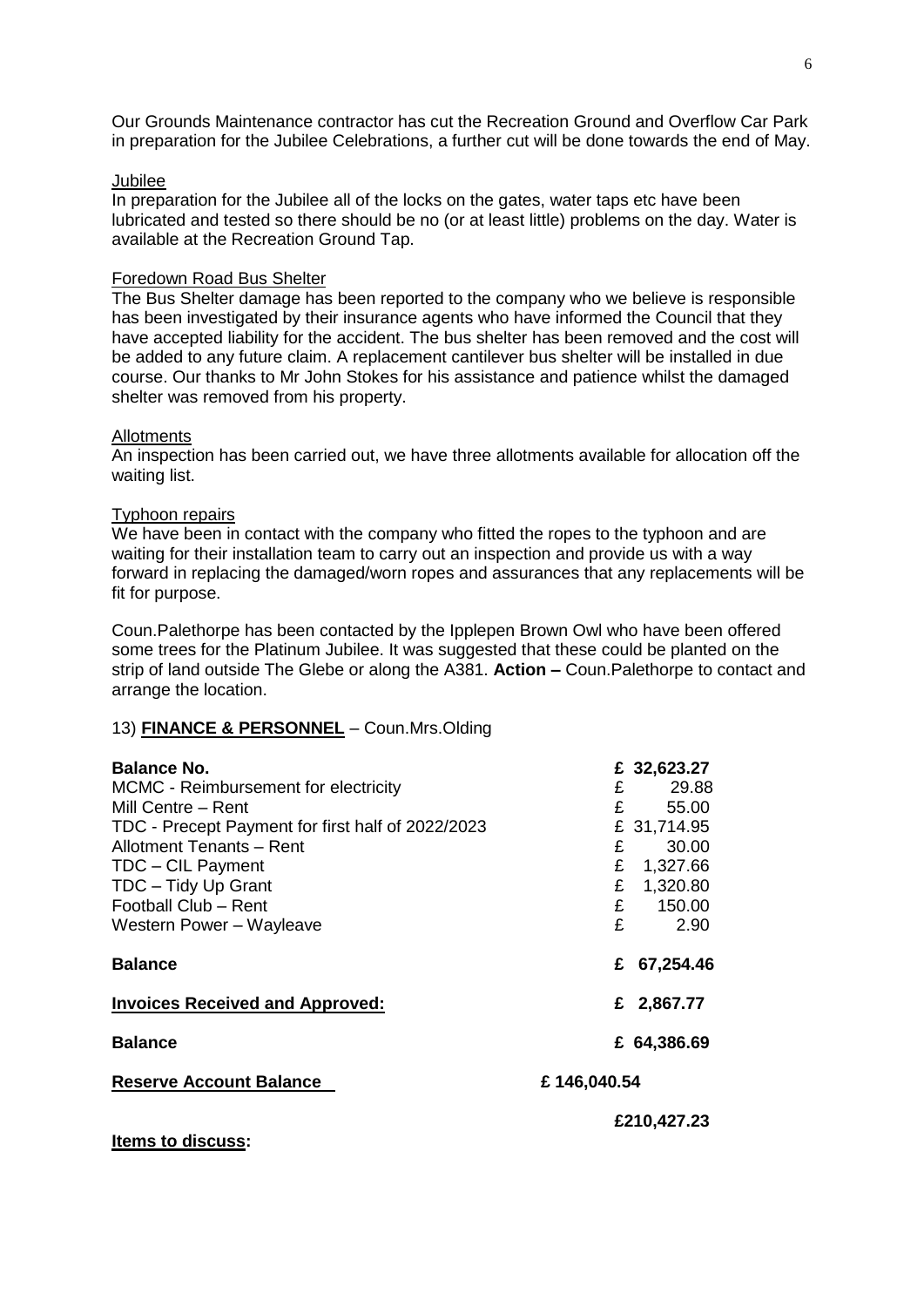a) To discuss and approve the transfer of £7,500 from Reserve Account to Platinum Jubilee Working Account. It was duly approved (All unanimous) **Action –** Clerk to transfer.

## 14) **HIGHWAYS & RIGHTS OF WAY**

a) Coun.Smith reported that the pothole on Edgelands Lane has been filled with loose stone and a small area has been tarmacked which has now sunk and led to the pot hole being bigger.

b) The map for the A381 footpath has been sent to DCC and Coun.Smith is waiting for a response.

# 15) **IPPLEPEN POST OFFICE** – Coun.Palethorpe

This report provides background information to the Parish Council investigation into availability for sale of the Ipplepen Post Office and Retail Business.

In investigating the feasibility of Ipplepen Parish Council purchasing the Post Office and Retail Business an application was made to the Government Public Works Loan Board (PWLB) to borrow up to £200,000 to be repaid over 20 years at a cost of circa £1000/calendar month. Ipplepen Parish Council were notified in April that the PWLB had granted a loan of up to £200,000 which could be 'drawn down' if the Council decided to proceed with the purchase of the business.

In assisting in reaching a decision Ipplepen Parish Council has carried out Due Diligence in evaluating the business and assets prior to any acquisition.

Information received from the current owners (MESSA NEWS LTD) is that over the past 5 years income from the Post Office has declined and is likely to continue to decline due to operational changes and subsidies from the Post Office Ltd.

The retail business has shown a slight decline in income over the past three years and especially during the Covid 19 restrictions.

The owner informed the Parish Council that in spite of reducing costs the business (Post Office and Retail Shop) has been put up for sale as it no longer is able to provide the level of income required to provide a sustainable income for the owners.

Ipplepen Parish Council as part of its investigation sought professional financial advice. The advice provided to the Parish Council was that having inspected and reviewed the business accounts the considered opinion was that the business under the current operating model was not financially viable and that the Parish Council should consider very carefully the high level of risk involved in proceeding to purchase the business.

In particular the accountant stressed,

- 1. The difficulty in finding a tenant who would be able to meet repayments to the Parish Council and also ensure an income for the tenants and staff.
- 2. The high risk of the Parish Council defaulting on the PWLB loan in the event of not being able to find a tenant.

Ipplepen Parish Council whilst carrying out due diligence were also concerned that the existing covenant between the Post Office/Business and the Co-Op that restricts what can be sold in the shop will severely limit any future development of the business.

Ipplepen Parish Council has throughout the period of conducting its investigation operated on the principle that the Ipplepen Post Office is an Asset to the Community, however it has become clear that in line with the professional advice provided and the continuing decline in support from Post Office Ltd the purchase of the Post Office/ Business would require a long-term commitment to provide an annual subsidy from the Ipplepen taxpayers.

The following resolution was therefore considered by Ipplepen Parish Council. **RESOLUTION:** Having carried out Due Diligence and having considered the independent advice and information provided by MESSA News Ltd Ipplepen Parish Council resolves to,